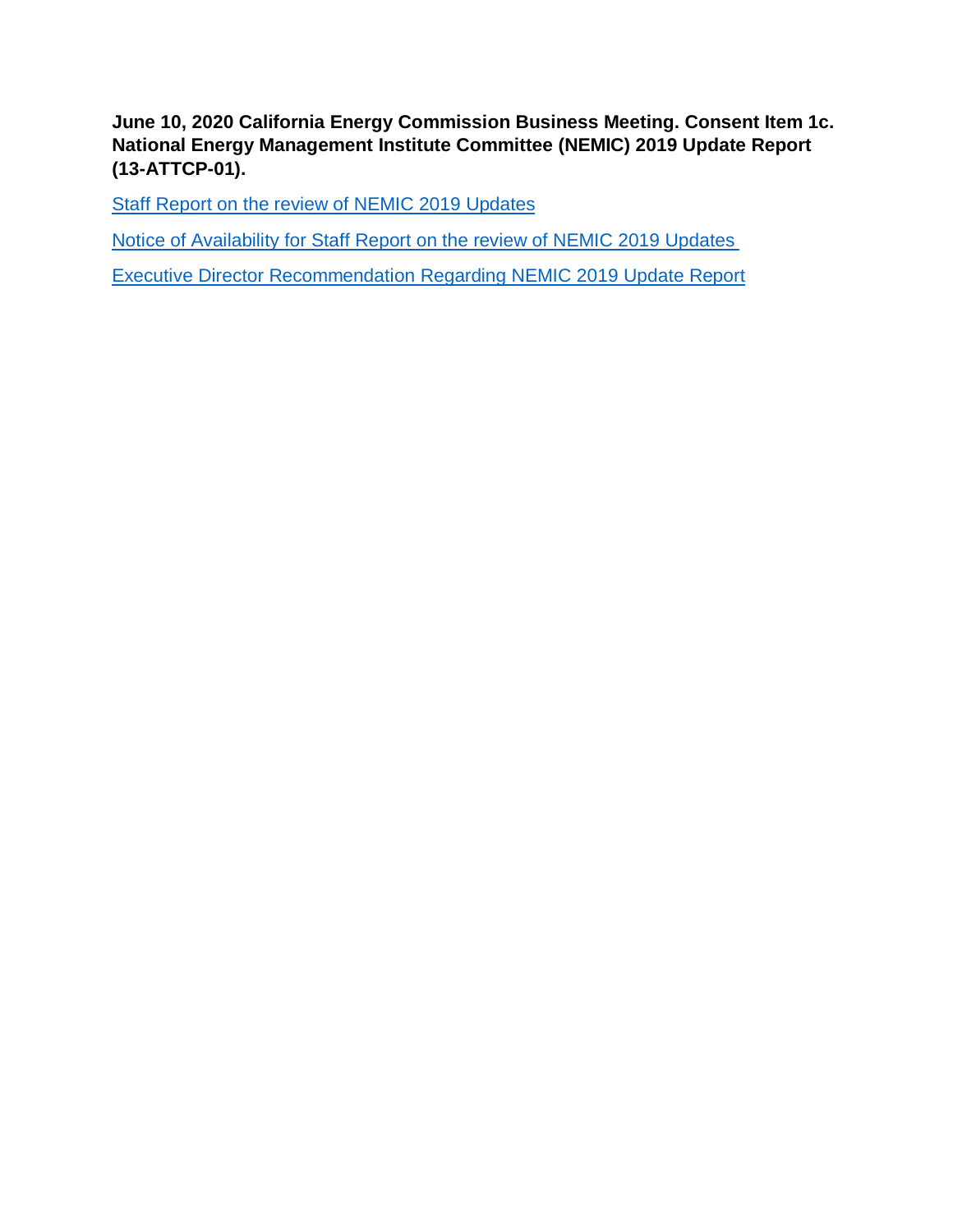## **STATE OF CALIFORNIA**

## **STATE ENERGY RESOURCES CONSERVATION AND DEVELOPMENT COMMISSION**

*IN THE MATTER OF:* 

*2019 BUILDING ENERGY EFFICIENCY STANDARDS***, CALIFORNIA CODE OF REGULATIONS, TITLE 24, PARTS 1 AND 6**

**Docket No. 13-ATTCP-01**

## **RESOLUTION OF THE CALIFORNIA ENERGY COMMISSION APPROVING THE NATIONAL ENERGY MANAGEMENT INSTITUTE COMMITTEE'S PROPOSED MECHANICAL ACCEPTANCE TEST TECHNICIAN CERTIFICATION PROVIDER UPDATES FOR THE** *2019 BUILDING ENERGY EFFICIENCY STANDARDS*

**WHEREAS**, Section 10-103.2(d) of the *2019 Building Energy Efficiency Standards* (Energy Code) requires mechanical acceptance test technician certification providers (ATTCPs) to report to the California Energy Commission (CEC) what adjustments have been made to the training curricula to address changes reflective of the variety of mechanical systems that are currently encountered in the field, changes to mechanical acceptance testing requirements, or adopted updates to the Energy Code; and

**WHEREAS**, the 2019 Energy Code, California Code of Regulations, Title 24, Part 6, and associated administrative regulations in Part 1, Chapter 10, are in effect as of January 1, 2020; and

**WHEREAS**, the National Energy Management Institute Committee (NEMIC) submitted the update report required by Section 10-103.2(d) of the 2019 Energy Code to the CEC; and

**WHEREAS**, CEC staff reviewed the NEMIC 2019 update report and determined that the proposed training curricula adjustments meet the requirements in Section 10- 103.2(c) of the 2019 Energy Code; and

**WHEREAS**, the executive director of the CEC provided a written recommendation describing the review and validation of the NEMIC 2019 update report by CEC staff and recommending approval of the proposed training curricula adjustments and application amendments; and